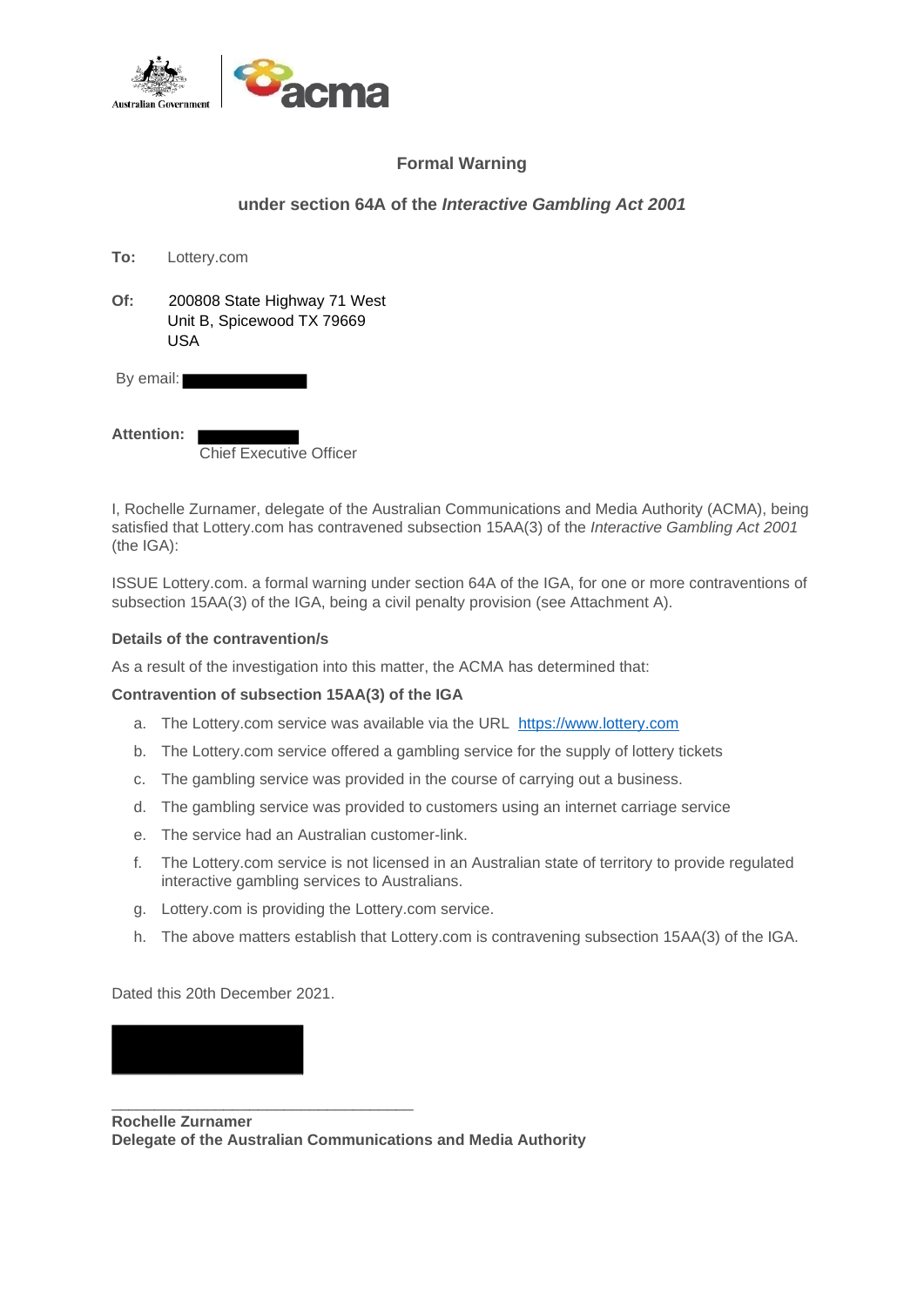### **Attachment A - Key provisions of the** *Interactive Gambling Act 2001*

Key definitions:

### **4 Definitions**

#### *designated interactive gambling service* means:

- (a) a prohibited interactive gambling service; or
- (b) an unlicensed regulated interactive gambling service.

#### *gambling service* means:

- (a) a service for the placing, making, receiving or acceptance of bets; or
- (b) a service the sole or dominant purpose of which is to introduce individuals who wish to make or place bets to individuals who are willing to receive or accept those bets; or
- (c) a service for the conduct of a lottery; or
- (d) a service for the supply of lottery tickets; or
- (e) a service for the conduct of a game, where:
	- (i) the game is played for money or anything or else of value; and
	- (ii) the game is a game of chance or of mixed chance and skill; and
	- (iii) a customer of the service gives or agrees to give consideration to play or enter the game; or
- (f) a gambling service (within the ordinary meaning of that expression) that is not covered by any of the above paragraphs.

*Unlicensed regulated interactive gambling service* means a regulated interactive gambling service that is provided in contravention of subsection 15AA(3).

#### **5 Prohibited interactive gambling services**

- (1) For the purposes of this Act, a *prohibited interactive gambling service* is a gambling service, where:
	- (a) the service is provided in the course of carrying on a business; and
	- (b) the service is provided to customers using any of the following:
		- (i) an internet carriage service;
		- (ii) any other listed carriage service;
		- (iii) a broadcasting service;
		- (iv) any other content service;
		- (v) a datacasting service

Note: This definition relates to the offence provisions and civil penalty provisions set out in section 15 and Part 7A.

- (2) Subsection (1) has effect subject to subsection (3).
- *Excluded services*
- (3) For the purposes of this Act, none of the following services is a *prohibited interactive gambling service*:
	- (a) a telephone betting service;
	- (aa) an excluded wagering service (see section 8A);
	- (ab) an excluded gaming service (see section 8B);
	- (aba) a place-based betting service (see section 8BA);
	- (ac) a service that has a designated broadcasting link (see section 8C);
	- (ad) a service that has a designated datacasting link (see section 8C);
	- (ae) an excluded lottery service (see section 8D);
	- (b) a service to the extent to which it relates to the entering into of contracts that are financial products within the meaning of Chapter 7 of the *Corporations Act 2001*;
	- (ba) a wholesale gambling service;
	- (bb) a trade promotion gambling service (see section 8BB);
	- (c) an exempt service (see section 10).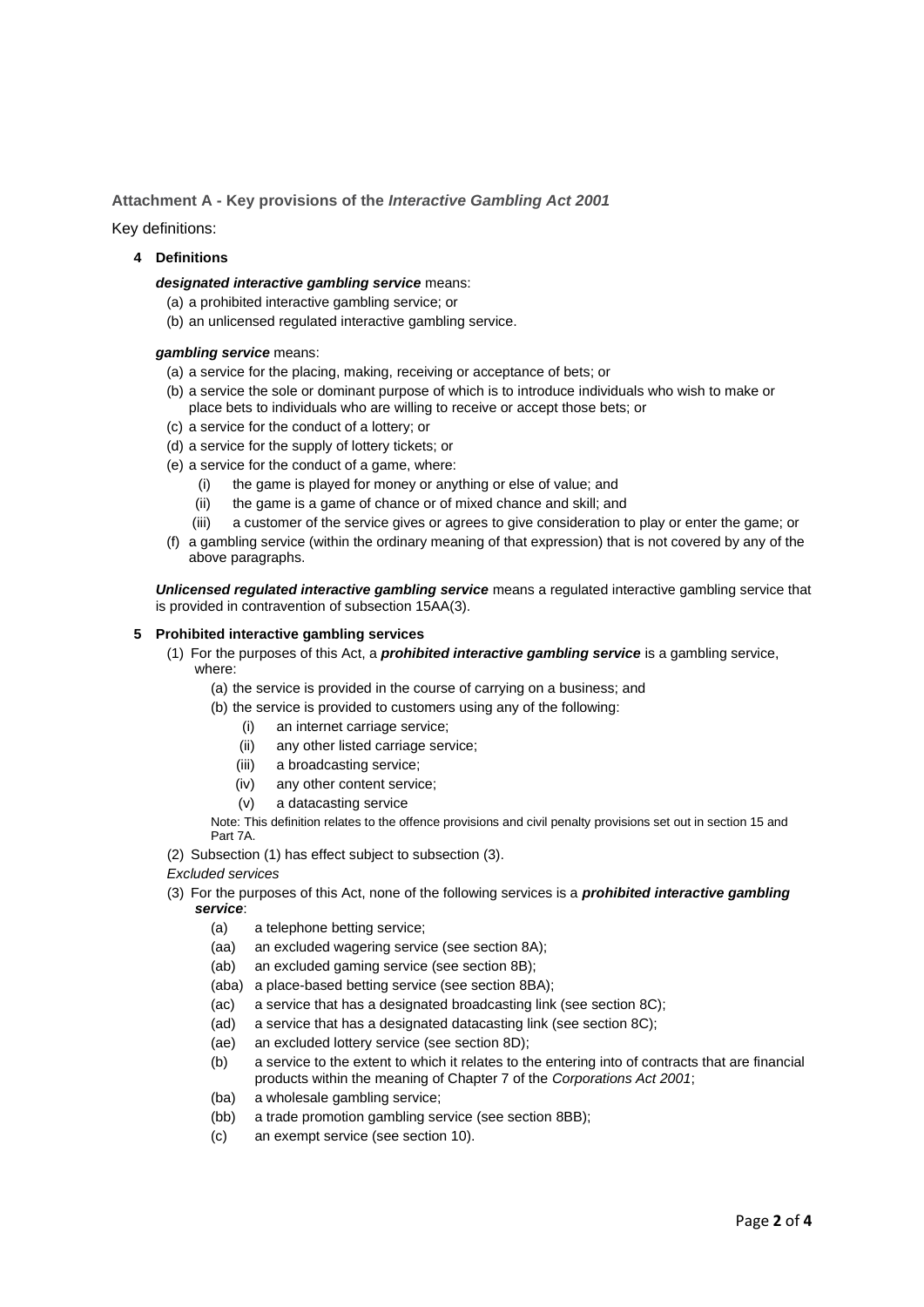#### **8 Australian-customer link**

For the purposes of this Act, a gambling service has an Australian-customer link if, and only if, any or all of the customers of the service are physically present in Australia.

#### **8E Regulated interactive gambling service**

- (1) For the purposes of this Act, a *regulated interactive gambling service* is:
	- (a) a telephone betting service (see section 8AA); or
	- (b) an excluded wagering service (see section 8A); or
	- (c) an excluded gaming service (see section 8B); or
	- (d) a place-based betting service (see section 8BA); or
	- (e) a service that has a designated broadcasting link (see section 8C); or
	- (f) a service that has a designated datacasting link (see section 8C); or
	- (g) an excluded lottery service (see section 8D);or
	- (h) an exempt service (see section 10);

where:

- (i) the service is provided in the course of carrying on a business; and
- (j) the service is provided to customers using any of the following:
	- (i) an internet carriage service;
	- (ii) any other listed carriage service;
	- (iii) a broadcasting service;
	- (iv) any other content service;
	- (v) a datacasting service; and
- (k) in the case of an exempt service—a determination under subsection (2) is in force in relation to the service.
- (2) The Minister may, by legislative instrument, determine that each exempt service included in a specified class of exempt services is covered by paragraph (1)(k).
- (3) Subsection (1) has effect subject to subsection (4).
- (4) For the purposes of this Act, neither of the following services is a *regulated interactive gambling service*:
	- (a) a wholesale gambling service;
	- (b) a trade promotion gambling service (see section 8BB).

#### Civil penalty provisions:

#### **15 Prohibited interactive gambling services not to be provided to customers in Australia**

(2A) A person must not provide a prohibited interactive gambling service that has an Australian-customer link (see section 8).

Civil penalty: 7,500 penalty units.

- (3) Subsections (1) and (2A) do not apply if the person:
	- (a) did not know; and
	- (b) could not, with reasonable diligence, have ascertained;

that the service had an Australian-customer link.

Note: In the case of proceedings for an offence against subsection (1), the defendant bears an evidential burden in relation to the matters in subsection (3) (see subsection 13.3(3) of the *Criminal Code*).

#### **15AA Unlicensed regulated interactive gambling services not to be provided to customers in Australia**

- (3) A person must not provide a particular kind of regulated interactive gambling service if:
	- (a) the service has an Australian-customer link (see section 8); and
	- (b) the person does not hold a licence (however described) under a law of a State or Territory that authorises the provision of that kind of service in the State or Territory.

Civil penalty: 7,500 penalty units.